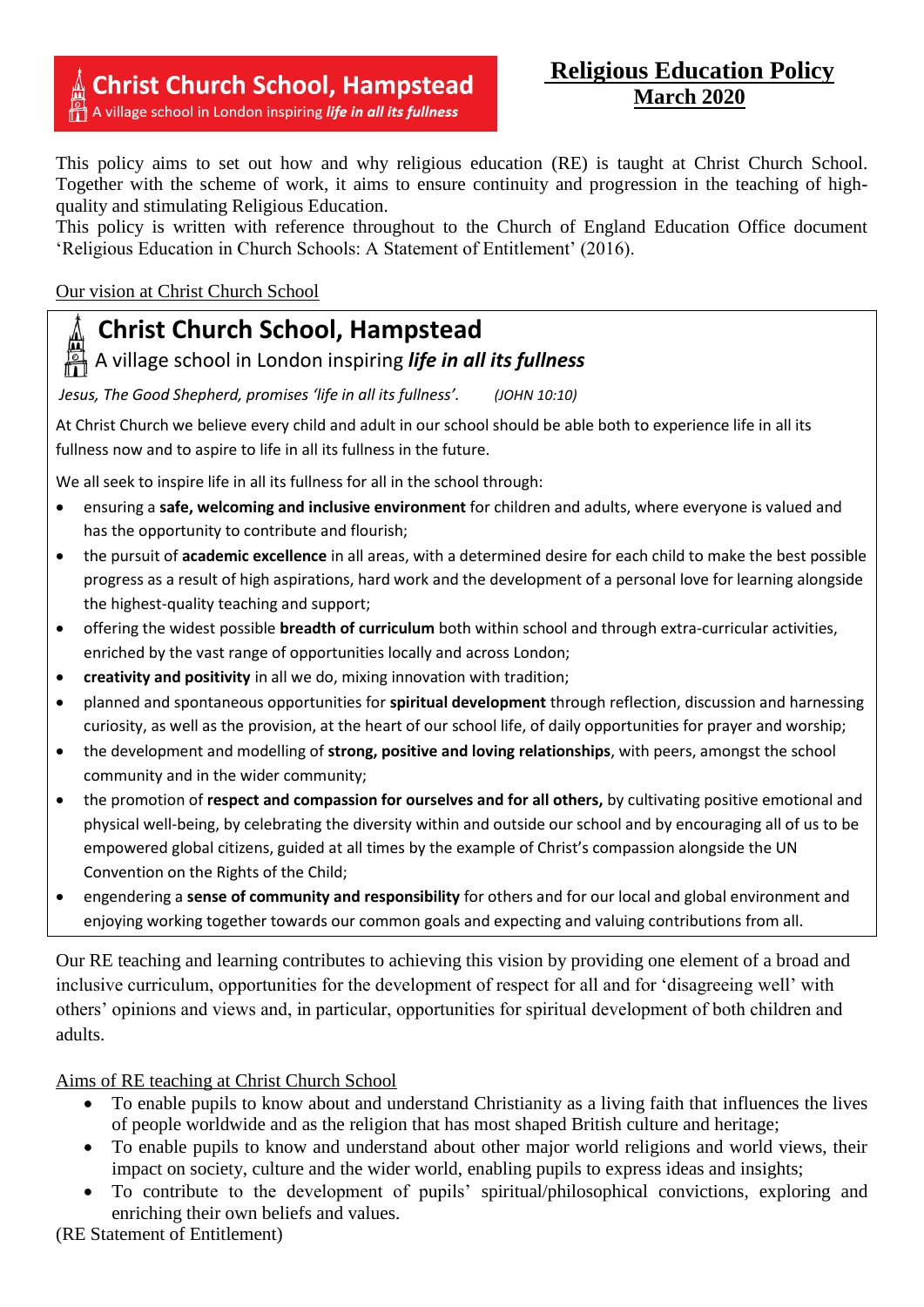#### Status of RE at Christ Church School

RE is an important subject at Christ Church and has a core subject status and high profile within our curriculum.

A minimum of 5% (and at times closer to 10%) of our curriculum time is dedicated to RE teaching and learning.

#### Scheme of work

In line with the Church of England's RE Statement of Entitlement, Christianity is the majority study within our scheme of work and comprises at least two thirds of our teaching and learning.

The Governing Body of Christ Church School, in line with the school's trust deed, has adopted the London Diocesan Boards for Schools (LDBS) RE syllabus, making minor additions and amendments to reflect our context and local need. The LDBS syllabus is based around exploring 'Big Questions'.

There will be a balance of *learning about religion* and *learning from religion*.

See Appendix 1 for overview of scheme of work.

#### Teaching and Learning

Class teachers will be responsible for teaching the RE curriculum to their classes. Clergy from Christ Church will aid the teaching of RE when appropriate.

A high emphasis will be placed in all RE lessons on discussion, reflection and thinking skills. All children will be encouraged to contribute to class discussions about the 'Big Questions' which form the learning intentions for each unit of work and lesson.

Teachers will ensure that an open, respectful and 'special' working atmosphere is created for RE lessons, where all views are valued and encouraged, where pupils can 'disagree well' with each other, ask their own questions and have time and space to reflect on their own and others' beliefs.

In common with all curriculum areas, a range of teaching methods will be used to engage, motivate, inform and teach. This may include using artefacts, images, drama, music, study of Biblical text, stories and whole class, group and individual work. Technology will be integrated into both the teaching and learning of RE wherever appropriate. Visitors to the school and out of school visits (including to Christ Church, other local churches and other places of worship) are an important part of the teaching and learning. Teaching and learning will also draw on the experience of children and their families and encourage children to reflect on their own ideas.

Teachers, aided by teaching assistants, will record children's oral comments in class 'Big Questions' books, to reflect children's contributions to discussions and response to each other.

Children will also be encouraged to record their learning and ideas in a range of different formats in their own RE books – writing, images, using technology, photographs, diagrams and records of drama and discussions. We use a range of recording because we are mindful that attainment and progress in RE may not mirror that in other subjects. Therefore, we seek to remove barriers which may inhibit a child who is working at the expected level or higher from sharing their valuable knowledge, thinking and discussion.

RE working walls will record the 'Big Questions' being studied in each class, as well as placing the topics in a Biblical timeline, where relevant. RE displays will be used regularly to celebrate and share children's learning within the class and with the wider school community. RE displays in the Church will also share learning with the church community.

There are many cross-curricular links to be made with the RE scheme of work and these will be encouraged and exploited wherever possible. Links will also be made with our school's Christian values, our Rights Respecting Schools work, assemblies and worship and the annual calendar of Christian Festivals and other celebrations. RE homework is set at least once a term.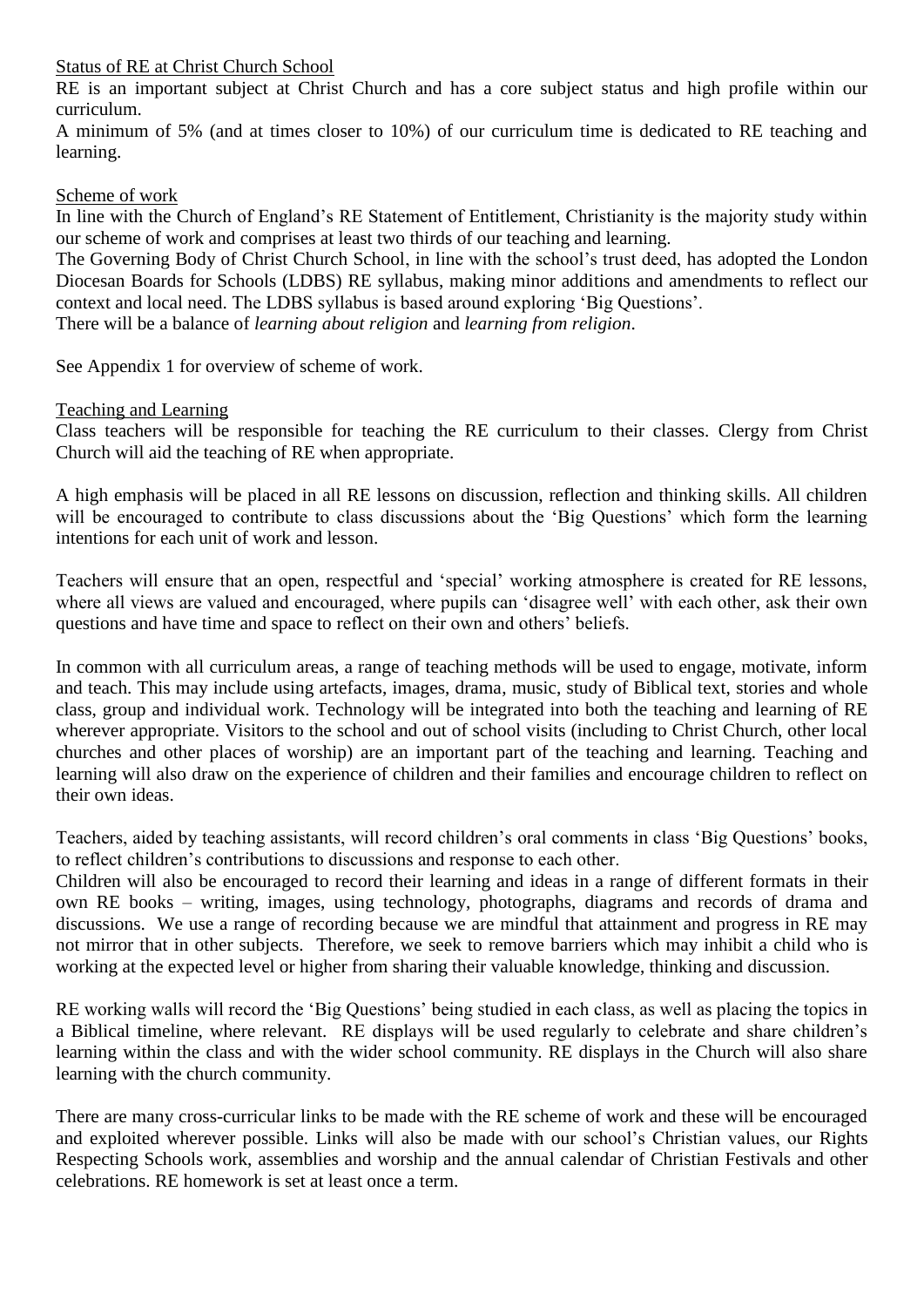#### Assessment

Ongoing assessments will be made by class teachers of children's progress and attainment in RE. These assessments will be made with reference to children's responses recorded in class Big Questions books, teacher's own records of children's oral comments and children's written and other work in their RE books. Teachers adapt their plans according to these ongoing assessments. Children are involved in self assessment of their work wherever possible.

Teachers will summarise children's attainment in RE at the end of each term using the LDBS assessment scheme which measures children's progress towards key questions for each year group. This assessment data is discussed in termly pupil progress meetings with the head teacher. See appendix 2 for LDBS key assessment questions for each year group.

Teachers report to parents on children's progress towards these key questions in annual reports.

At Christ Church School we recognise that achievement in RE should equal or be better than comparable subjects. We want all children to develop high levels of religious literacy as well as deep understanding of Christianity and other religions and world views.

#### Professional development

Teachers will be offered appropriate training for the teaching of RE, including from school staff, clergy and external organisations, including the London Diocesan Board for Schools.

The RE subject leader plays an active role in the LDBS RE leaders' network and the school works with other local schools to share good practice, moderate assessments and develop resources.

In line with its status as a core subject, appropriate time and resources will be allocated to professional development in RE.

Christ Church shares its practice in RE teaching and learning with trainee teachers participating in the LDBS SCITT course, Teaching London, through training days held at Christ Church.

#### Equal Opportunities and Inclusion

At Christ Church School we aim to provide a broad, balanced and enriched curriculum to all pupils, regardless of their gender, ethnic, social or religious background. All children, of different faiths and no faith, will have equal access to the RE curriculum and be encouraged to participate fully in lessons. All pupils will be given equal access to the RE curriculum, through effective differentiation and resourcing.

Parents have the right to withdraw their child from the RE curriculum. Parents are strongly encouraged to discuss any concerns with the Head teacher in the first instance. In the event that a parent makes a request to withdraw their child from RE teaching, the school follows the relevant guidance offered by the LDBS.

#### Monitoring

The RE subject leader has the initial responsibility for monitoring teaching and learning in RE, through observations in lessons, learning walks, work scrutiny and discussions with pupils, and will report to head teacher.

The governor with responsibility for RE alongside the Governors Teaching, Learning and Standards committee will provide support to the RE subject leader and have an oversight of monitoring outcomes and the RE subject leader's development plan. They will provide feedback to the full Governing Body.

A SIAMS (Statutory Inspection of Anglican and Methodist Schools) inspection takes place every five years, and includes inspection and reporting on the effectiveness of Religious Education in the school.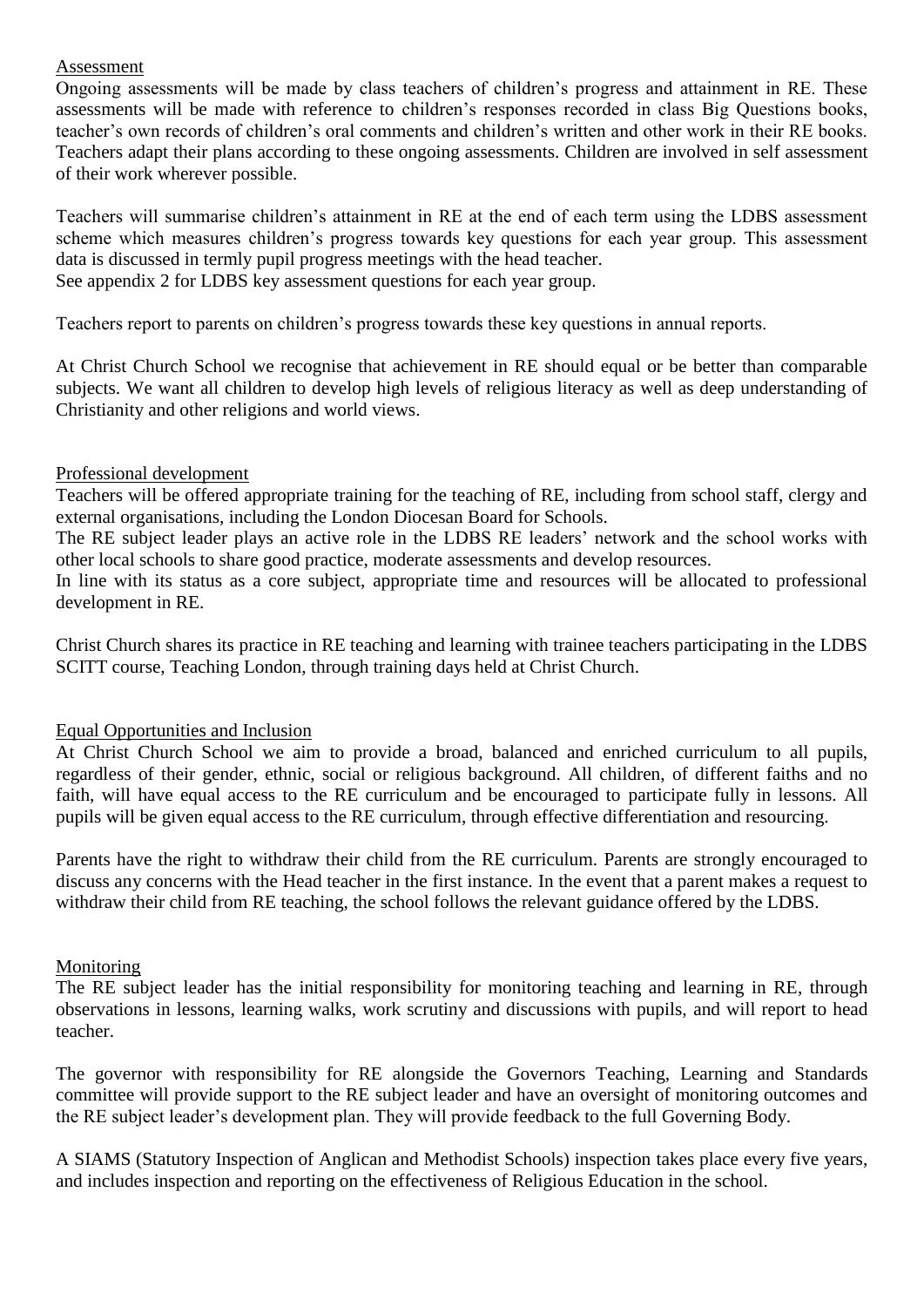#### Review

This policy will be reviewed at least every three years, by the RE subject leader, the head teacher and the Governing Body to ensure it is a reflection of current best practice.

The full Governing Body has the responsibility to agree the RE scheme of work and any changes to this scheme.

> RE subject leader March 2020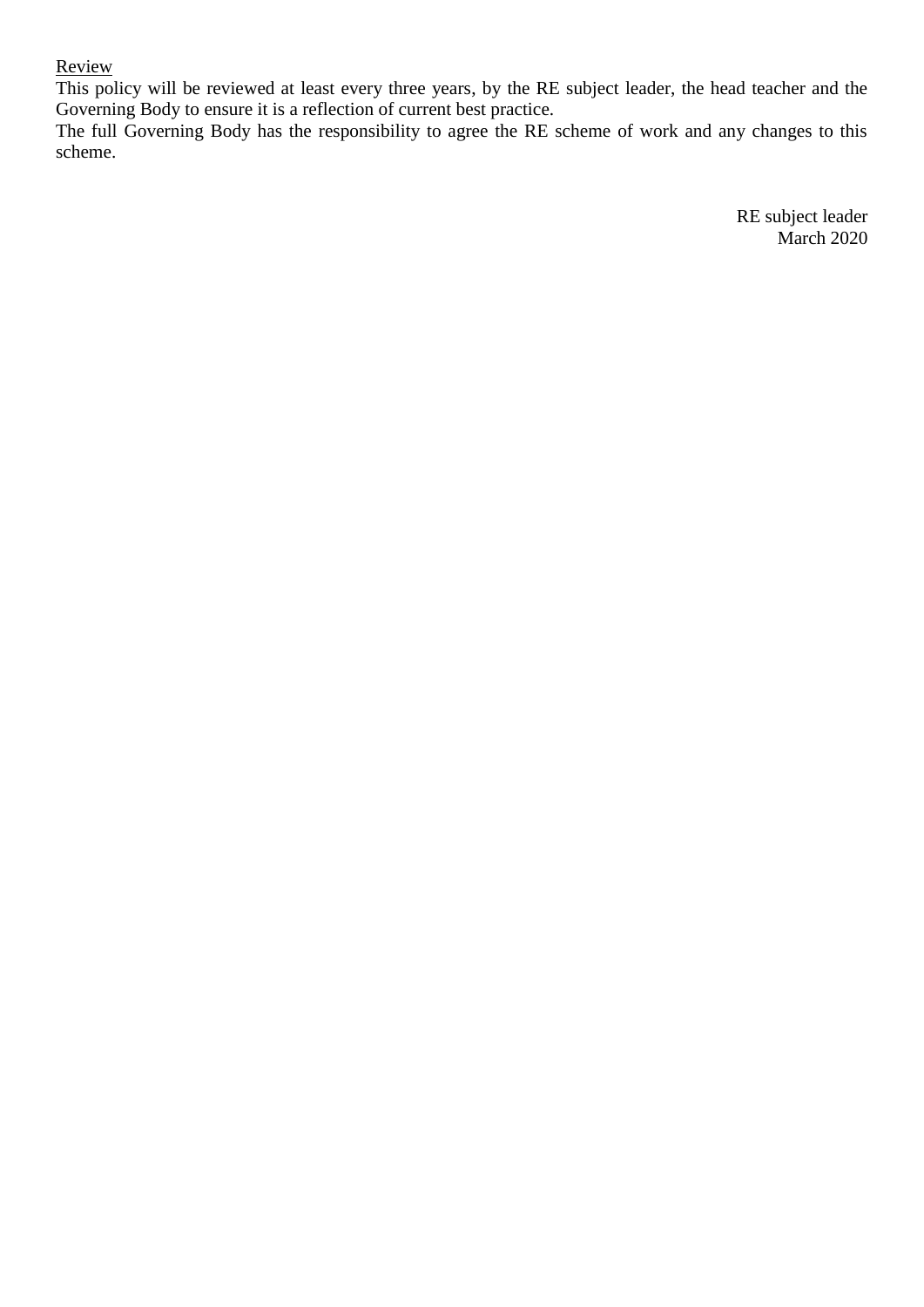## RE Overview – with core concepts in green *italics*

|                   | <b>Autumn</b>                                                                                                                              | Christmas - Theological<br>concept: Incarnation                                                                        | Spring                                                                                                                             | Easter - Salvation                                                                                          | Summer                                                                                                                                                             |
|-------------------|--------------------------------------------------------------------------------------------------------------------------------------------|------------------------------------------------------------------------------------------------------------------------|------------------------------------------------------------------------------------------------------------------------------------|-------------------------------------------------------------------------------------------------------------|--------------------------------------------------------------------------------------------------------------------------------------------------------------------|
| Reception         | Who made the wonderful world<br>and why?<br>Creation                                                                                       | Why is Christmas Special for<br>Christians?<br><i><u><b>Incarnation</b></u></i>                                        | World Faiths - Christianity<br>What makes a place special? $-$<br>Our Church (and other churches)<br><b>Belonging/Commitment</b>   | What is so special about Easter?<br>Salvation                                                               | Why do Christians believe Jesus<br>is special?<br><b>Incarnation</b><br>How did Jesus rescue people?                                                               |
| Year1             | Why do Christians make and keep<br>promises before God?<br><b>Belonging/Commitment</b>                                                     | Nativity characters: Which<br>character are you and why?<br>Why are you important?<br><i><u><b>Incarnation</b></u></i> | World Faiths - Judaism<br>What is it like to live as a Jew?<br>Why are they having a Jewish<br>party?                              | Why is Easter the most<br>important festival for<br>Christians?<br><b>Salvation</b>                         | Salvation<br>What responsibility has God<br>given people for taking care of<br>creation?<br>Creation<br>What is the story of Noah really<br>about?<br>God's People |
| Year <sub>2</sub> | Why is it good to listen to and<br>remember the stories Jesus told?<br>Gospel                                                              | Where is the light of<br>Christmas?<br><i><u><b>Incarnation</b></u></i>                                                | World Faiths - Buddhism<br>What is Buddhism?<br>What does it mean to be a<br>Buddhist?                                             | How do Easter symbols help us<br>to understand the meaning of<br>Easter for Christians?<br><b>Salvation</b> | Why did Jesus teach the Lord's<br>Prayer as the way to pray?<br>Gospel<br>Why are Saints important to<br>Christians?                                               |
| Year <sub>3</sub> | How did belief in God affect the<br>actions of people in the Old<br>Testament?<br>God's People<br>Why is remembrance important? $-$<br>2wk | How did Advent and Epiphany<br>show us what Christmas is<br>really about?<br><i><u><b>Incarnation</b></u></i>          | World Faiths - Islam<br>What does it mean to be a<br>Muslim?<br>What is the best way for a<br>Muslim to show commitment to<br>God? | Who is the most important<br>person in the Easter story?<br>Salvation                                       | Why do some people think<br>Jesus is inspirational?<br>Gospel<br>The Contemporary Anglican<br>Church<br>Kingdom of God                                             |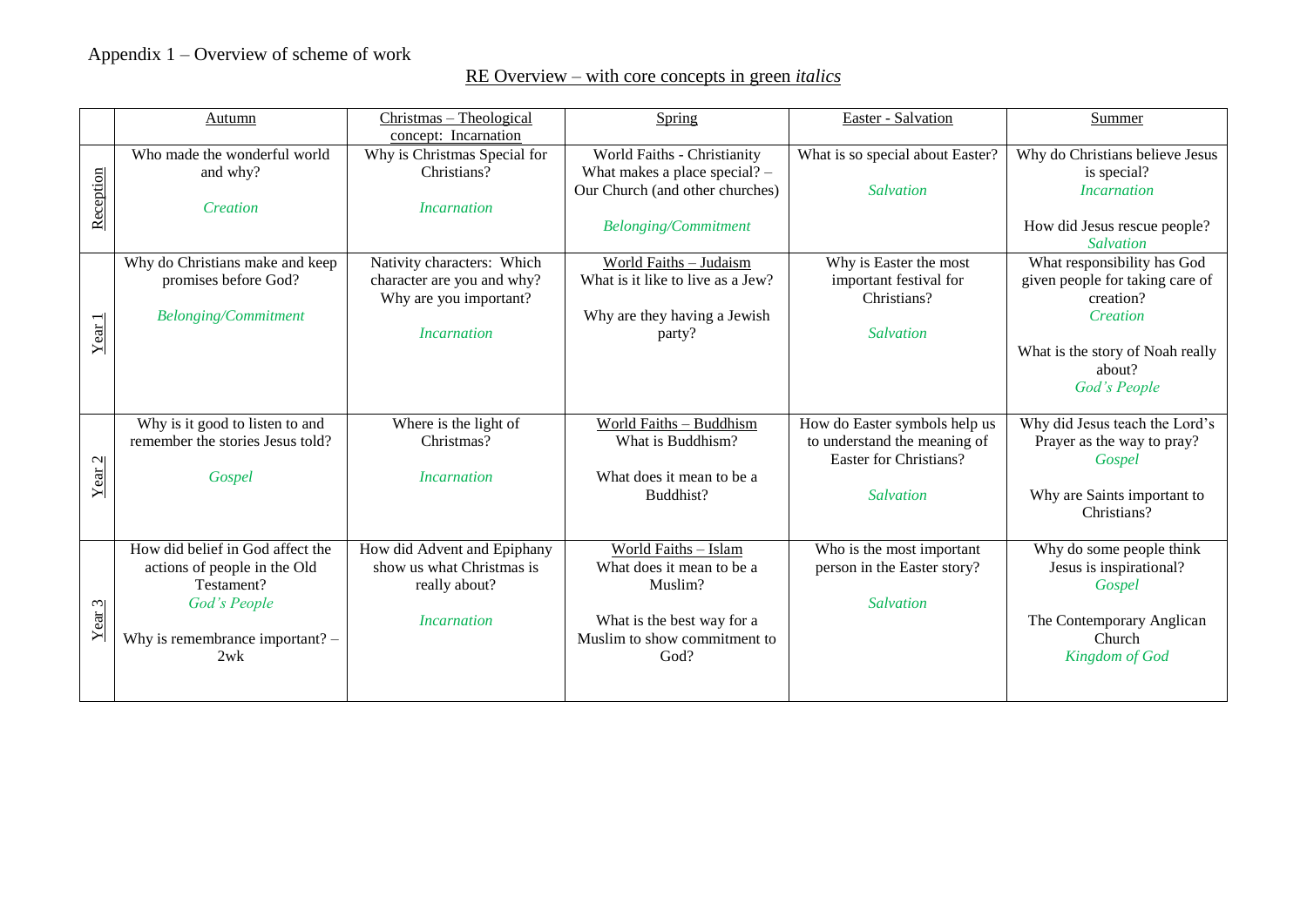|        | Who is Jesus?<br><b>Incarnation/Gospel</b>                                                                                                    | What do Christians mean by<br>peace at Christmas?                                                                      | World Faiths - Hinduism                                                                                                   | How does Holy Communion<br>build a Christian community?               | Why is liturgy important to<br>many Christians?                                                                                                                                                                                                                                                        |
|--------|-----------------------------------------------------------------------------------------------------------------------------------------------|------------------------------------------------------------------------------------------------------------------------|---------------------------------------------------------------------------------------------------------------------------|-----------------------------------------------------------------------|--------------------------------------------------------------------------------------------------------------------------------------------------------------------------------------------------------------------------------------------------------------------------------------------------------|
|        |                                                                                                                                               |                                                                                                                        | What is the importance of<br>symbols, beliefs and teaching in                                                             |                                                                       |                                                                                                                                                                                                                                                                                                        |
| Year 4 | What are the beatitudes and what<br>do they mean to Christians? $-2wk$                                                                        | <i><u><b>Incarnation</b></u></i>                                                                                       | Hinduism?<br>What does it mean to be a<br>Hindu?                                                                          | <b>Salvation</b>                                                      | How do Christians believe<br>following Jesus' New<br>Commandment and his 2<br>greatest commandments make a<br>difference? $-$ 2wks (add another<br>week at the start for a review of the 10<br>commandments)<br><b>Gospel</b> (New Commandments)<br><b>People of God</b> (10)<br><i>commandments</i> ) |
| Year 5 | What do the miracles of Jesus<br>teach?<br>Gospel<br>What can we learn from wisdom?<br>$-2w$ ks                                               | How do art and music convey<br>Christmas?<br><i>Incarnation</i>                                                        | World Faiths - Sikhism<br>What do Sikhs believe?<br>What does it mean to be a Sikh?                                       | What happens in churches<br>during lent and Easter?<br>Salvation      | How has the Christian message<br>survived for over 2000 year?<br>Kingdom of God<br>Should every Christian go on a<br>$pilgrimage? - 2wks$                                                                                                                                                              |
| Year 6 | What is the Bible's big story and<br>what does it reveal about having<br>faith in God?<br>Do fame and Christian faith go<br>together? $-2wks$ | How would Christians advertise<br>Christmas to show what<br>Christmas means today?<br><i><u><b>Incarnation</b></u></i> | World Faiths - Judaism and<br>comparative study<br>What does it mean to be a Jew?<br>Comparative study of world<br>faiths | How does the Christian festival<br>of Easter offer hope?<br>Salvation | How do people express their<br>ideas about God?<br>Who decides? Version B                                                                                                                                                                                                                              |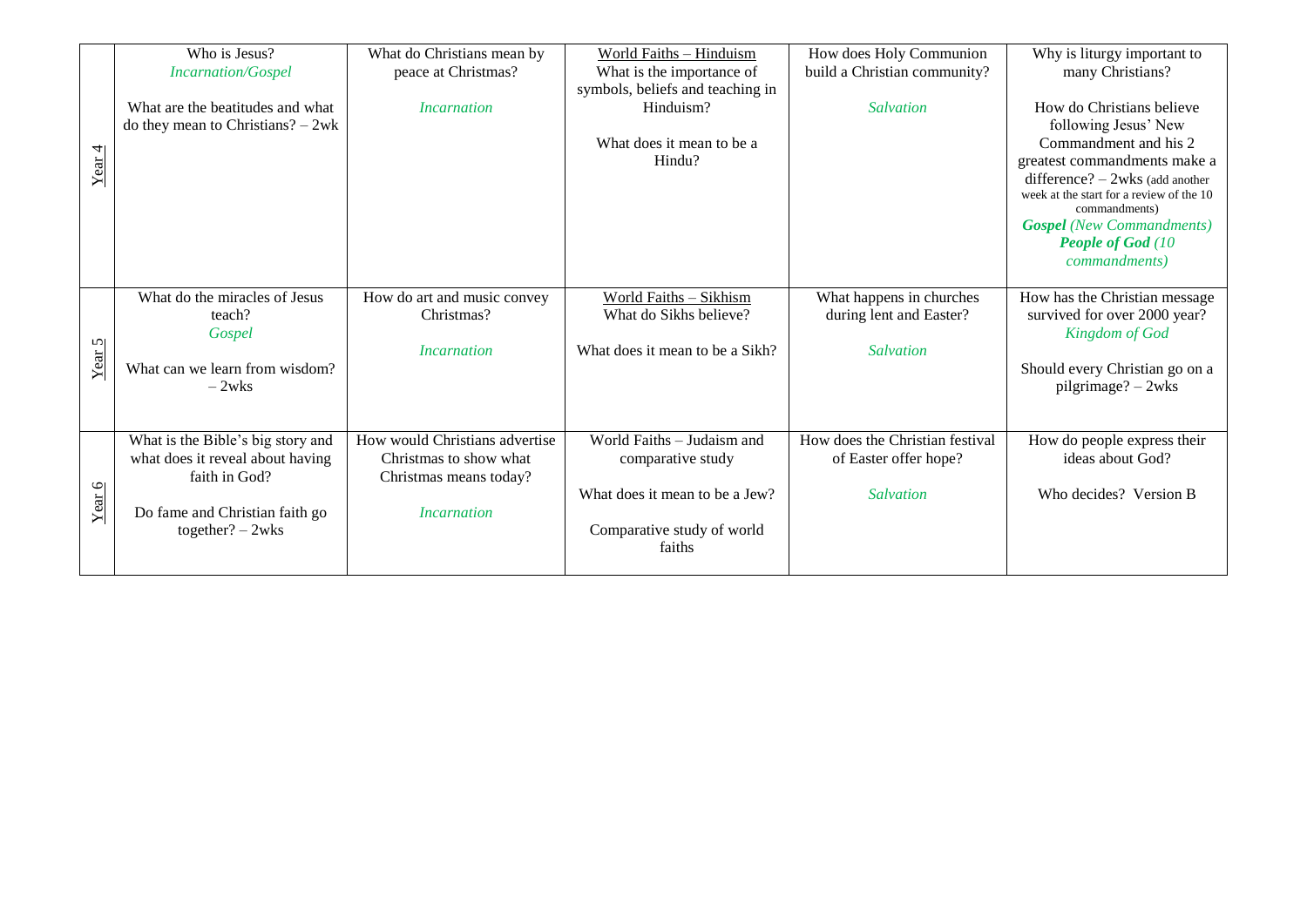| Area of                                                       | <b>Key Questions</b>                                                                                                     | Expected Standard by the end of each year                       |                                                                                                                       |                                                                                                             |                                                                                                                                     |                                                                                                                                                                                       |                                                                                                                                                                                                                                                                                                              |                                                                                                                                                                                                                                        |
|---------------------------------------------------------------|--------------------------------------------------------------------------------------------------------------------------|-----------------------------------------------------------------|-----------------------------------------------------------------------------------------------------------------------|-------------------------------------------------------------------------------------------------------------|-------------------------------------------------------------------------------------------------------------------------------------|---------------------------------------------------------------------------------------------------------------------------------------------------------------------------------------|--------------------------------------------------------------------------------------------------------------------------------------------------------------------------------------------------------------------------------------------------------------------------------------------------------------|----------------------------------------------------------------------------------------------------------------------------------------------------------------------------------------------------------------------------------------|
| Enquiry                                                       |                                                                                                                          | Reception                                                       | Year 1                                                                                                                | Year <sub>2</sub>                                                                                           | Year 3                                                                                                                              | Year 4                                                                                                                                                                                | Year 5                                                                                                                                                                                                                                                                                                       | Year 6                                                                                                                                                                                                                                 |
| Beliefs,<br>Teachings,<br>Sources of<br>Wisdom &<br>Authority | How do religions<br>and philosophies<br>understand and<br>develop beliefs<br>and teaching<br>within their<br>traditions? | Talk about a<br>religious story.                                | Retell a religious<br>(eg Christian,<br>Hindu etc) story<br>and talk about it.                                        | Retell a religious<br>story and suggest<br>meanings to some<br>religious and moral<br>stories.              | Describe what a<br>believer might learn<br>from a religious<br>story/sacred text.<br>Reflect and respond<br>thoughtfully.           | Make links between<br>the beliefs<br>(teachings, sources,<br>etc) of the different<br>religions studied<br>and show how they<br>are connected to<br>believers' lives.                 | Suggest reasons for<br>the similar and<br>different beliefs which<br>people hold, and<br>explain how religious<br>sources are used to<br>provide answers to<br>important questions<br>about life and<br>morality.                                                                                            | Describe, connect<br>and explain<br>different features of<br>religion and<br>worldviews in terms<br>of celebration,<br>worship, pilgrimage<br>and the rituals<br>which mark<br>important points in<br>life.                            |
| Ways of<br>Living                                             | How do people<br>keep in touch<br>with their<br>faith/philosophy?                                                        | Talk about some<br>belonging<br>ceremonies (eg<br>Christening). | Recall and name<br>different beliefs and<br>practices, including<br>festival, worship<br>rituals and ways of<br>life. | Ask and respond to<br>questions about<br>why religious<br>communities do<br>different things.               | Describe and begin<br>to make links<br>between some of<br>the things that are<br>the same and<br>different for<br>religious people. | Use the correct<br>religious<br>vocabulary to<br>describe and<br>compare what<br>practices and<br>experiences may be<br>involved in<br>belonging to<br>different religious<br>groups. | Begin to explain, with<br>reasons, the meaning<br>and significance<br>religion/faith to<br>individuals and<br>communities.                                                                                                                                                                                   | Understand and<br>explain how<br>concepts/beliefs<br>resonate in their<br>own life and in the<br>life of a believer<br>and how this<br>impacts on the way<br>they and a believer<br>chooses to live their<br>life.                     |
| Ways of<br>Expressing<br>Meaning                              | How do people<br>communicate<br>their beliefs and<br>values to others?                                                   | Talk about a<br>religious symbol<br>(eg star at<br>Christmas.   | Recognise religious<br>art, symbols and<br>words and talk<br>about them.                                              | Recognise that<br>religious symbols,<br>words and actions<br>express a<br>community way of<br>living.       | Use religious<br>vocabulary to<br>describe some of<br>the different ways<br>of life and ways of<br>expressing<br>meaning.           | Verbalise and/or<br>express their own<br>thoughts about<br>belief, ways of<br>living and<br>expressing<br>meaning, using a<br>range of media.                                         | Show understanding<br>of the similarities and<br>differences in forms of<br>religious, spiritual and<br>moral expression<br>found within and<br>between religions and<br>begin to apply their<br>knowledge to their<br>own understanding of<br>religious and spiritual<br>expression of belief<br>and value. | Consistently use<br>correct religious and<br>philosophical<br>vocabulary in<br>explaining what the<br>significance of<br>different forms of<br>religious, spiritual<br>and moral<br>expression might be<br>for believers.              |
| Questions of<br>Identity,<br>Diversity and<br>Belonging       | What do people<br>say about human<br>nature?                                                                             | Talk about their<br>family.                                     | Begin to ask<br>questions about the<br>faith communities<br>in their school.                                          | Notice and respond<br>sensitively to some<br>similarities between<br>different religious<br>and worldviews. | Compare their own<br>understanding of<br>belonging with that<br>of someone else's.<br>Identify similarities<br>and differences.     | Verbalise their own<br>understanding of<br>the concept/belief,<br>e.g. belonging, and<br>start to relate this to<br>the people they are<br>studying e.g. Jewish<br>people.            | Begin to consider and<br>apply ideas about<br>ways in which diverse<br>communities can live<br>together for the well-<br>being of all and<br>respond thoughtfully<br>to ideas about<br>community, values<br>and respect.                                                                                     | Consider the<br>challenges and<br>impact of belonging<br>to a religion today<br>with reference to<br>our own and other<br>people's views on<br>human nature and<br>society, supporting<br>those views with<br>reasons and<br>examples. |

### Appendix 2 – Key assessment questions/areas for each year group